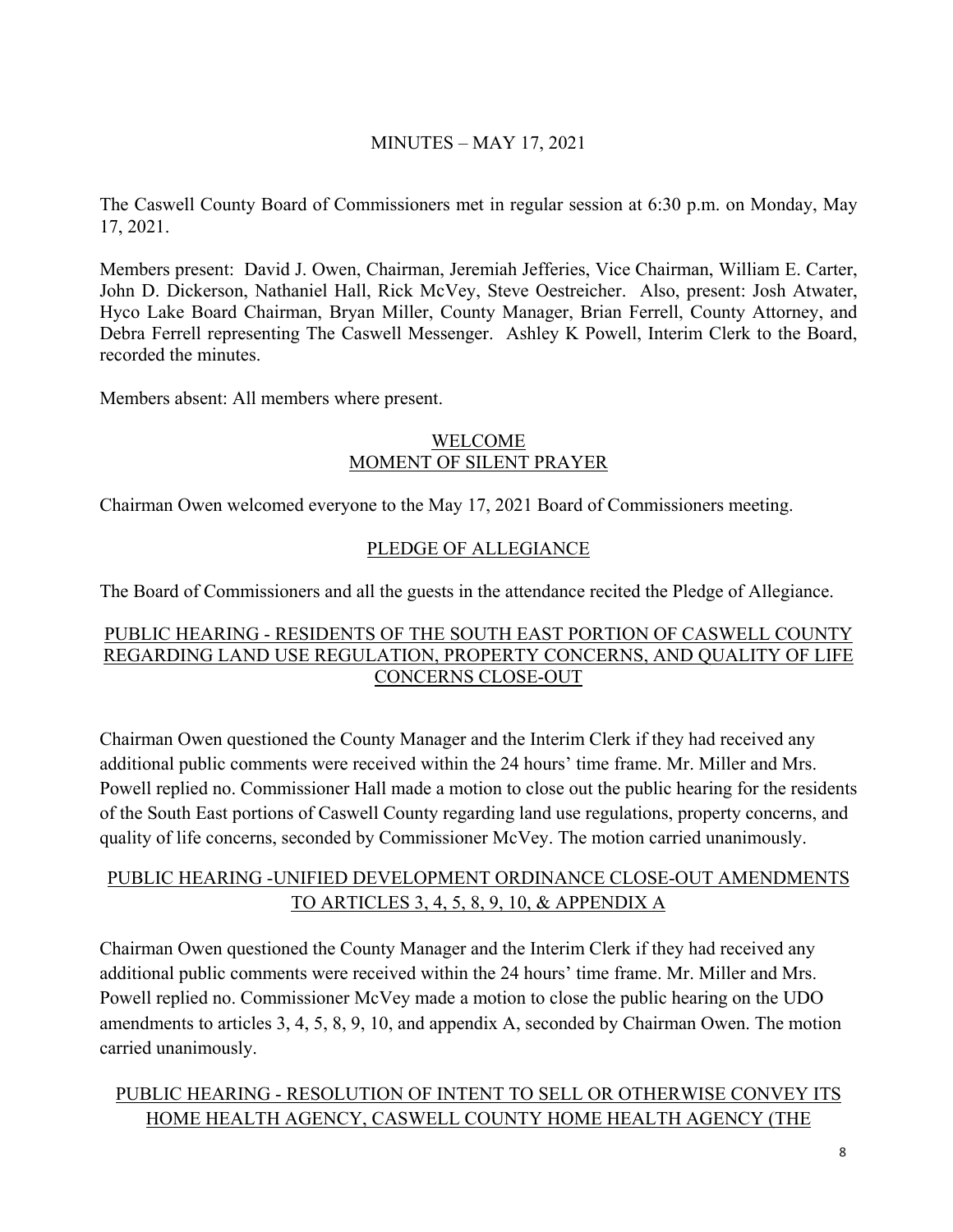## "AGENCY") IN A MANNER THAT ENSURES THE CONTINUED PROVISION OF QUALITY HEALTH CARE TO THE COMMUNITY IT SERVES.

Chairman Owen questioned the County Manager and the Interim Clerk if they had received any additional public comments were received within the 24 hours' time frame. Mr. Miller and Mrs. Powell replied no. Commissioner McVey made a motion to approve the resolution of intent to sell or otherwise convey its Home Health agency in a manner that ensures the continued provision of quality health care to the community it serves and to close out the public hearing, seconded by Chairman. The motion carried unanimously.

## PUBLIC COMMENTS

Earl Nelson, Caswell County resident. Spoke in favor of zoning.

Bruce Pleasant, 268 Painter Road Prospect Hill. Spoke in favor of zoning.

Leslie Zimmerman, Leasburg NC. Spoke in favor of zoning.

Earl Wrenn, 2927 Egypt Road Prospect Hill. Spoke in favor of zoning.

Mark Zimmerman, Leasburg NC. Spoke in favor of zoning.

Earnestine Hamlett. Requested that the Board offer some help or assistance to the residents of South East Caswell.

Dr. Martinelli, Gunn Poole Road. Spoke in favor of zoning.

Keith Newcomber, 926 Stanfield Road Anderson Community. Spoke in regards of the wording on the ballot and how it should have been clearer and more education on zoning for residents.

Phil Barfield Suggest that the Board look at how their constituents voted in each district for zoning.

Lindsay Page, 1709 Rascoe Dameron Road. Spoke in favor of zoning.

Susan Faison, Spoke in favor of zoning.

Dale Kemper, 802 Russell Loop Road Prospect Hill NC. Spoke in favor of zoning.

Bryon Shoffner, 150 Shoffners Loop Burlington NC. Spoke in favor of zoning.

Anita Foust, 2501 Hughes Mill Road Burlington NC. Had concerns about air and water quality, with polluting industries coming into the county.

Ed Dougherty, 2685 Ridgeville Road Prospect Hill NC. Spoke in favor of zoning.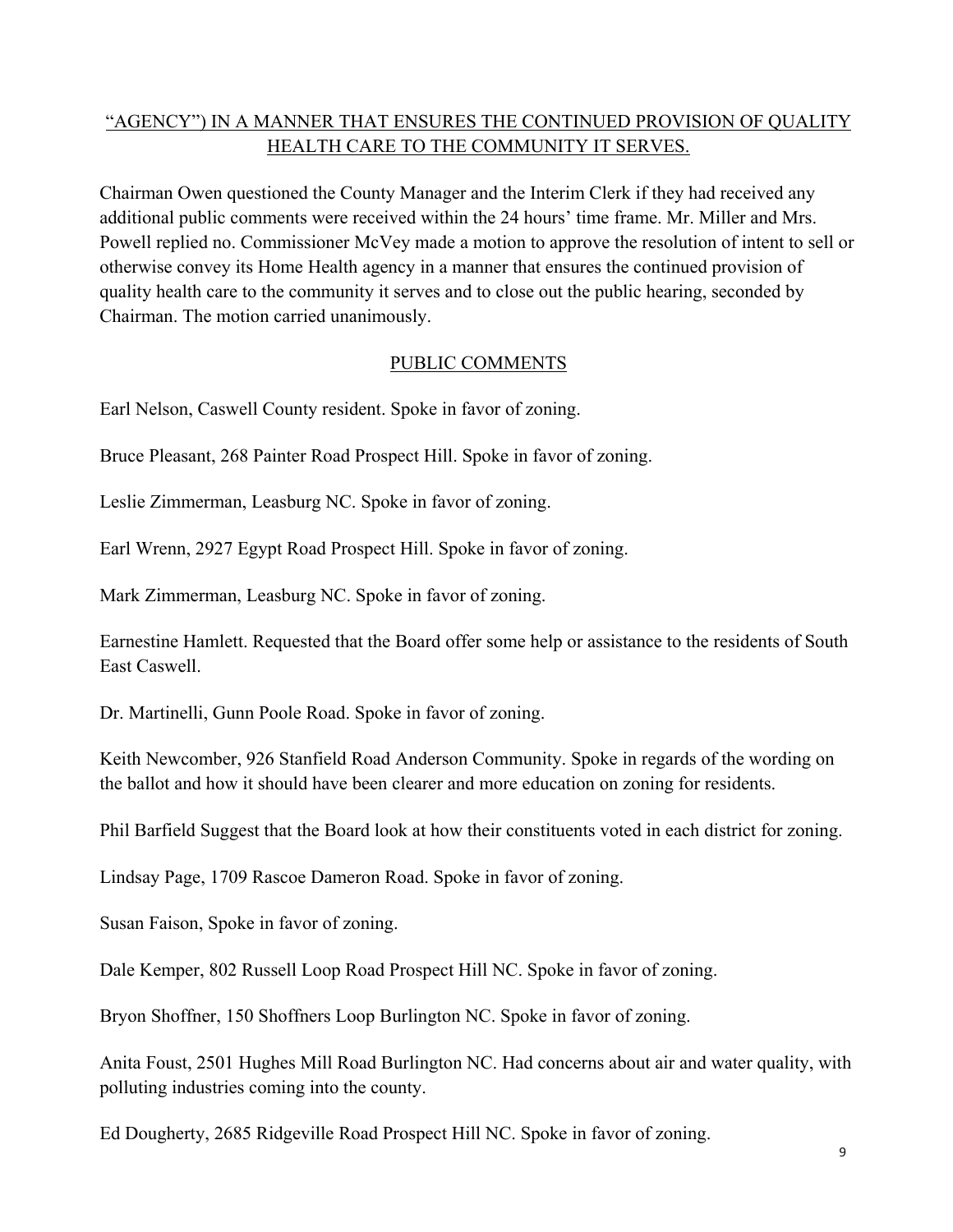Elin Claggett residing at 108 Jaye Ln., Providence, NC Requested that this public comment be read at its entirely. On March 15, the BOE reviewed a budget which included \$1.5 million COVID & Stimulus Relief funds. They concluded by asking for a 17% increase in County appropriations. Prior to your joint meeting on May 3<sup>rd</sup>, the school board reviewed \$3,031,337 from phase II & \$6,783,810 from phase III of the Stimulus Relief funds. These budgets duplicate financing of several line items which the schools have asked you to pay from County funds. For example:\*3 year of salary for a **Social Worker** position, \*3 year of salaries for a Psychologist & a Dropout Prevention Specialist (AKA **Risk-Support Social Worker**), and \*\$500,000 allocated for **HVAC** systems this year and another \$1,000,000 over the following 2 years. \*Teachers are scheduled to receive a 10% State raise over 2 years plus bonuses totaling \$3,000 this year & \$1,000 in Oct. 2022. \$2,000,000 of ESSER funds are budgeted for **teacher supplements** over the next 3 years. In addition to HVAC funding, other Capital Outlay Expense requests are dubious: \***Civic Center** request for \$50,000 included cleaning supplies & utilities. The cost of utilities dropped \$80,000 in 2019-2020 and another \$61,000 was saved last year when students were home. Their previous budget already covered utility costs, so why ask for another \$48,000? Certainly COVID funds covered \$2,000 for cleaning supplies.\***Landscaping** \$120,000! Paving perhaps but landscaping?? Recently, volunteers landscaped, with plants & mulch, the Gunn Memorial Library because the County budget did not cover these landscaping costs.\***Activity bus** for \$90,000. How many surplus busses are sitting in their maintenance lot? These could be sold, just like county vehicles, & dollars reallocated. Do you recall the Activity Bus requests noted in 2020 & 2021 adopted budgets and the \$2.3 million Unrestricted Funds? \***Superintendent** salary is \$146,880. The state pays her a maximum salary of \$117,276. The \$29,604 salary variance is paid from local funds. Unlike the Financial Officer and Asst. Superintendent salaries, this salary was omitted from the presentation. \***Payment to Charter**  schools. Presentation states that requested funding will "... meet the needs of our students by offering high-quality instructional programs and a school system we can all be proud of." Caswell is ranked 89<sup>th</sup> academically in N.C. which hurts economic development. Charter schools, primarily outside the county, were open when Caswell schools were closed for a year. Some parents have chosen Charter schools so their children can have a better education. Local funds requested include payment of \$230,000 to Charter schools. **STATE & LOCAL per pupil expenditure or funding.** You were given a statement that 'The American Rescue Plan Act of 2021 states a local education agency shall not, in fiscal year 2022 or 2023 reduce per-pupil funding for any high-poverty school.' Over 10 years, the number of students has dropped from 3,000 to 2,324 students and the total local spending should have drop proportionately. High poverty and small tax base are the reasons our Local funding is ranked  $99<sup>th</sup>$  out of 115 districts. The good news is the State recognizes this and compensates Caswell Public Schools with Low Wealth Supplemental Funding of approx. \$450 per pupil (\$1.0 million) PLUS Small County Supplemental Funding of \$606 per pupil (\$1.5 million). Thus, Caswell's State funding of \$8,922 per pupil is 13<sup>th</sup> highest in N.C. With County and Federal dollars added, Caswell per pupil funding is \$10,966 per student and in the top 25% of the state. This nearly \$11,000 per student far exceeds funding in surrounding counties: Alamance @ \$8,929; Rockingham Co. @ \$9,308; & Person Co. @ \$9,706 PPE. Additionally, CARES ACT & Stimulus Relief Funds total \$11,325,708 - above and beyond their normal \$31 million budget - averaging \$4,873 per student over 3 years. There are over half-million dollars of requests for items that are covered in the Stimulus Relief budgets and not amended in the budget request for County dollars. After this past year, I'm no longer surprised by omissions and selective disclosures. Like the people who hoarded toilet paper last year, I'm sure there are motives & "reasons" for these choices. The school board members may be friends and family, but their management of per pupil funding is poor. Caswell Public Schools are already receiving \$1,300 - \$2,000 more per student than surrounding counties, are scheduled to receive \$9.8 million more in Federal funds and still want 17% more from taxpayers.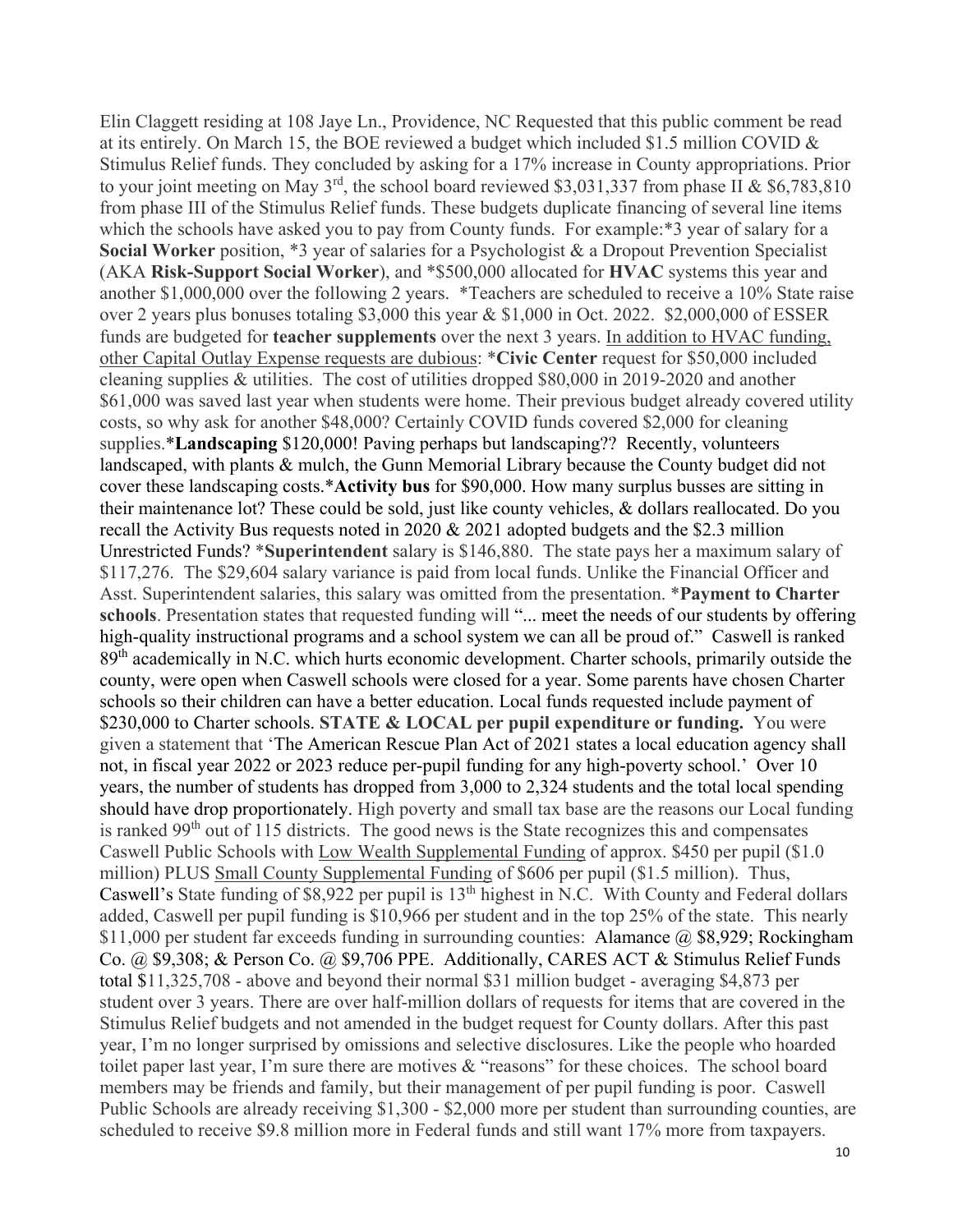The new BYHS won't change poor academics but will increase taxes. Higher tax rates, like higher gas prices, hurt the poor disproportionately.

Please take the time to review ESSER II & III spending plans in addition to line items requested by the BOE.

### RECESS

The Board took a brief recess.

### RECONIGITIONS

Chairman Owen stated that it was EMS week, and thanked the EMS and 911 for the great job that they have done. Then recognized Jason Julian and Wright Archer from the NCDOT they gave the Board a brief update on future projects.

### APPROVAL OF THE AGENDA

Commissioner McVey made a motion to a amend the agenda adding a closed session, seconded by Commissioner Dickerson. The motion carried unanimously.

### APPROVAL OF CONSENT AGENDA

- 1. May 3rd, 2021 regular meeting minutes-stand approved
- 2. May 10<sup>th</sup>, 2021 special meeting minutes-stand approved

## RESOLUTION TO EXEMPT SHADOW RIDGE ROAD SPECIAL ASSESSMENT PROJECT FROM N.C.G.S. 143-64.31 "THE MINI-BROOKS ACT"

Mr. Miller presented the Board with the resolution "The Mini-Brooks Act".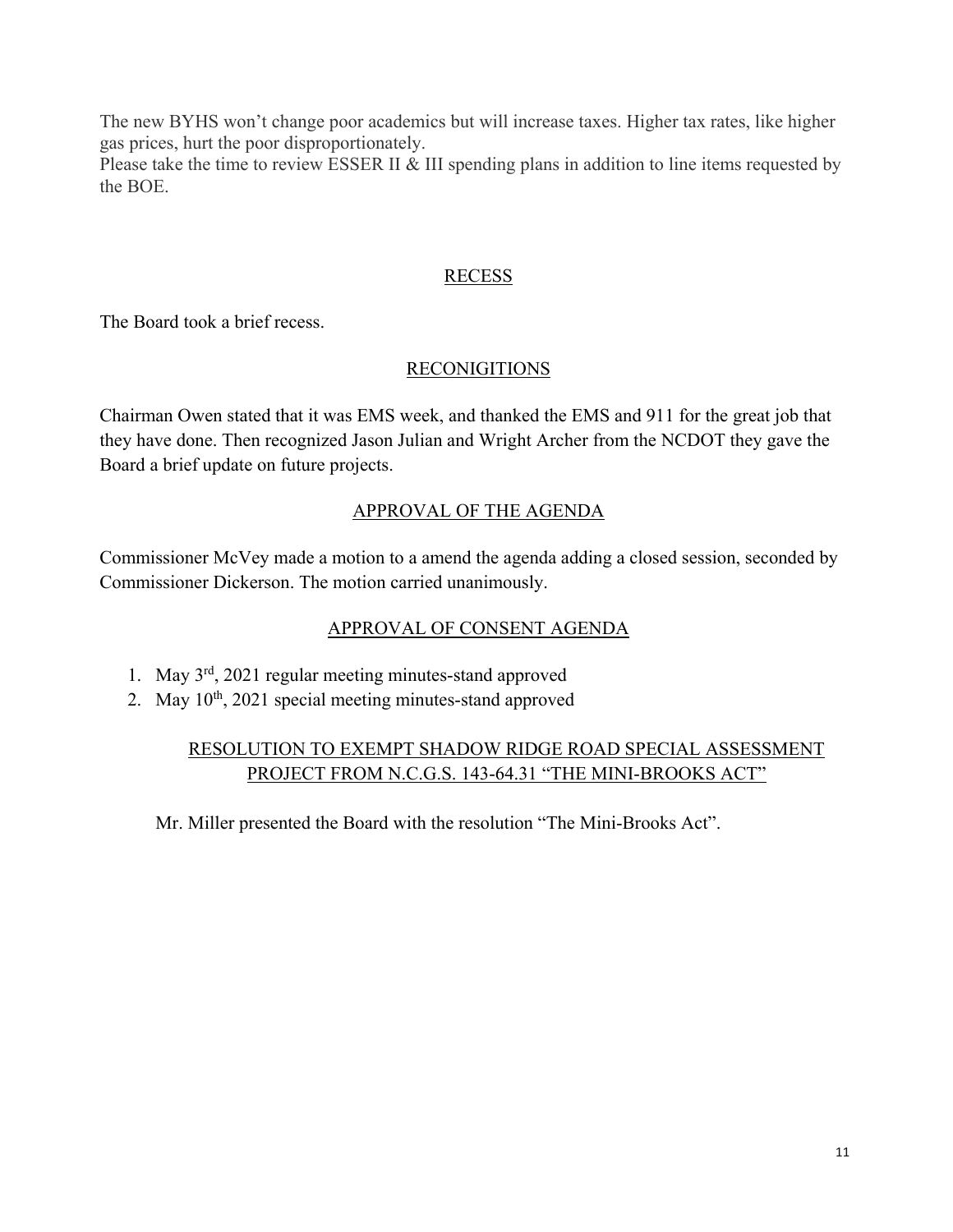

### CASWELL COUNTY local government

## **RESOLUTION TO EXEMPT SHADOW RIDGE ROAD SPECIAL ASSESSMENT PROJECT FROM N.C.G.S. 143-64.31 "THE MINI-BROOKS ACT", WHERE THE ESTIMATED PROFESSIONAL FEE IS LESS THAN FIFTY THOUSAND DOLLARS (\$50,000)**

**WHEREAS,** G.S. 143-64.31 requires the initial solicitation and evaluation of firms to perform architectural, engineering, surveying, construction management-at-risk services, and design-build services (collectively "design services") to be based on qualifications and without regard to fee;

**WHEREAS,** the County proposes to enter into one or more contracts for "design services" for work associated with the Shadow Ridge Road "Special Assessment"; and

**WHEREAS,** G.S. 143-64.32 authorizes units of local government to exempt contracts for "design services" from the qualifications-based selection requirements of G.S. 143-64.31 if the estimated fee is less than \$50,000; and

**WHEREAS,** the estimated fee for "design services" for the above-described project is anticipated to be less than \$50,000.

#### **NOW THEREFORE BE IT RESOLVED BY THE CASWELL COUNTY BOARD OF COMMISSIONERS OF THE COUNTY OF CASWELL:**

Section 1. The Shadow Ridge Road "Special Assessment" project is hereby made exempt from the provisions of G.S. 143-64.31.

 $\overline{\phantom{a}}$  ,  $\overline{\phantom{a}}$  ,  $\overline{\phantom{a}}$  ,  $\overline{\phantom{a}}$  ,  $\overline{\phantom{a}}$  ,  $\overline{\phantom{a}}$  ,  $\overline{\phantom{a}}$  ,  $\overline{\phantom{a}}$  ,  $\overline{\phantom{a}}$  ,  $\overline{\phantom{a}}$  ,  $\overline{\phantom{a}}$  ,  $\overline{\phantom{a}}$  ,  $\overline{\phantom{a}}$  ,  $\overline{\phantom{a}}$  ,  $\overline{\phantom{a}}$  ,  $\overline{\phantom{a}}$ 

Section 2. This resolution shall be effective upon adoption.

This the  $17<sup>th</sup>$  day of May, 2021.

\_\_\_\_\_\_\_\_\_\_\_\_\_\_\_\_\_\_\_\_\_\_\_\_\_\_\_\_\_\_\_\_\_\_\_\_

 David Owen, Chairman Caswell County Board of Commissioners

Attest:

Ashley K. Powell Interim Clerk to the Board